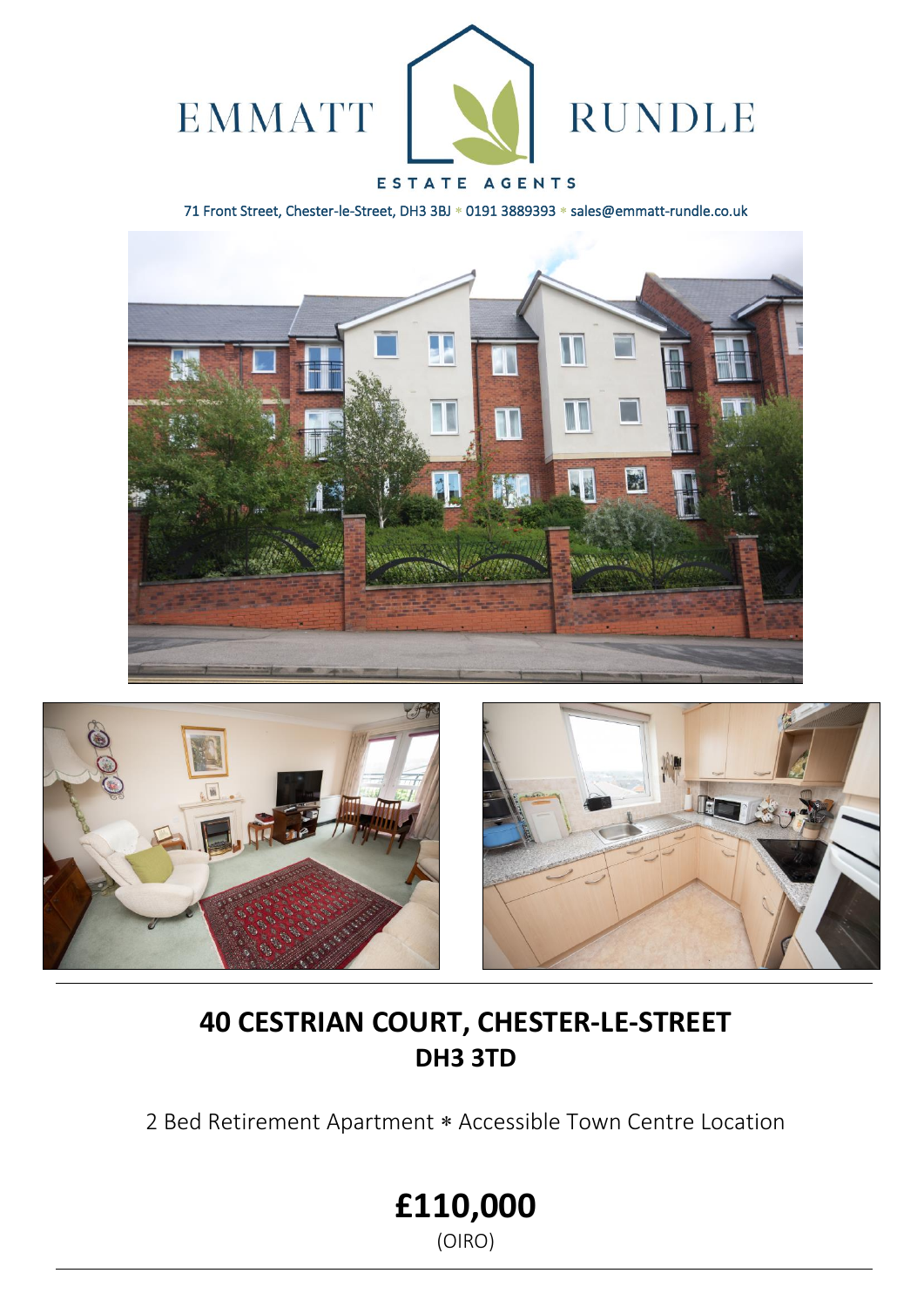### DESCRIPTION

A spacious two bedroom apartment in this popular development situated in the heart of Chester-le-Street. Cestrian Court is a modern retirement development constructed by McCarthy and Stone which comprises forty-eight properties split between four floors with lift access, communal lounge, gardens and laundry. There is the added assurance of secure entry and a secure shopper's side entrance, which provides residents easy access to the town centre and local amenities. Residents should be over sixty years of age and in the case of a couple one must be over sixty and the other over fifty-five.

### **TENURE**

Leasehold

### DIRECTIONS

From the north end of Front Street continue through the market place traffic lights and over the mini roundabout toward Birtley, take the first right turn into Cestrian Court.

LOUNGE/DINING ROOM 19'6" (5.94m) x 10'9" (3.28m)

Feature fireplace & fire, patio doors to Juliet balcony, coved ceiling, night storage heater

ENTRANCE HALL **ENTRANCE** HALL **ENTRANCE** HALL & airing cupboard, night storage heater





#### **KITCHEN**

A range of wall & base units, coordinating work surfaces, stainless steel sink unit, mixer tap, integrated electric oven and hob, cooker hood, integrated fridge and freezer, tiled splashbacks, roller blind

### BEDROOM 1

15'7" (4.75m) x 9'8" (2.95m) Fitted mirrored wardrobes, vertical blinds, night storage heaters

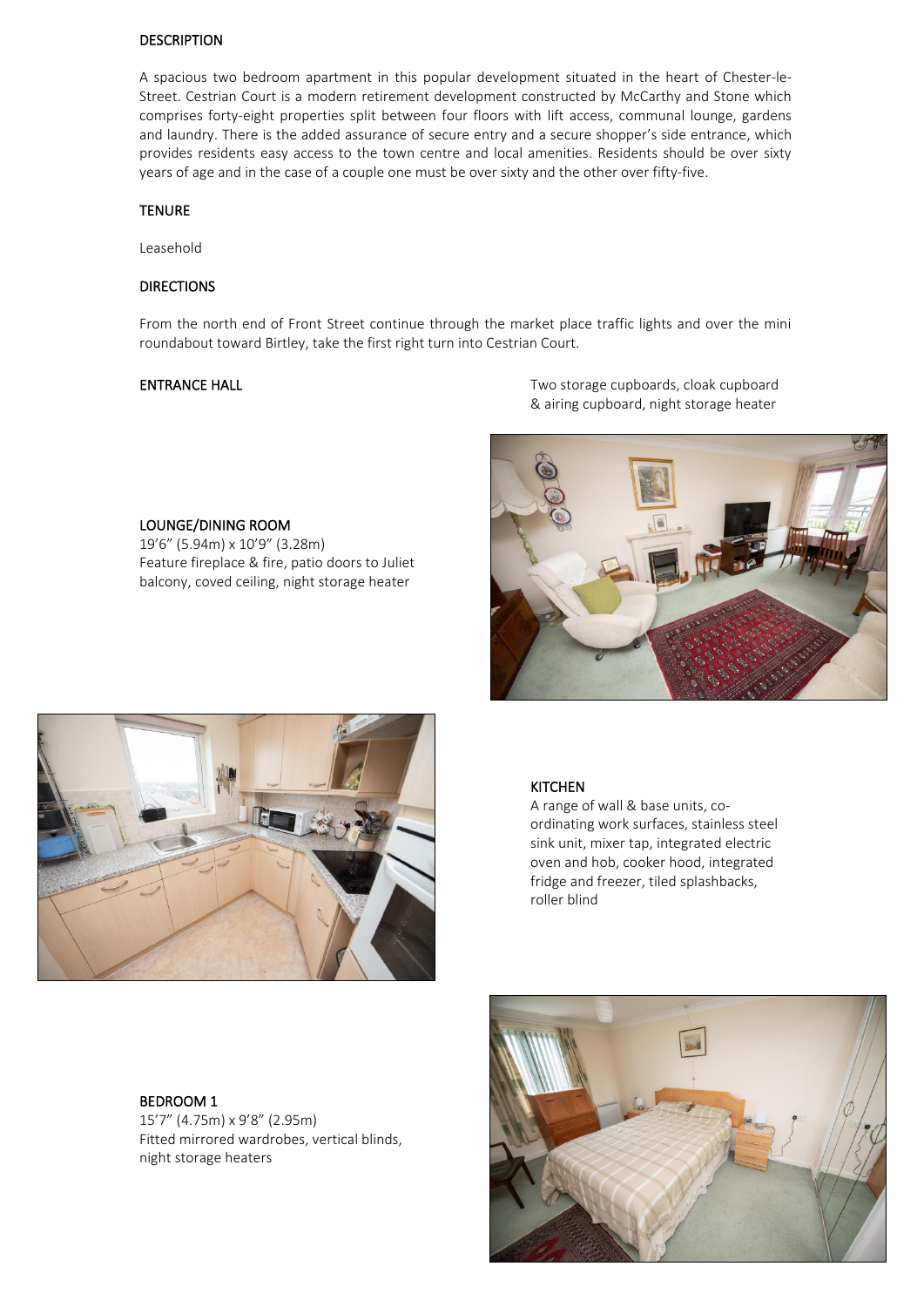

 BEDROOM 2 15'8" (4.78m) x 9'3" (2.82m) Vertical blinds, night storage heaters

RESIDENTS FACILITIES **COMMUNISTS** Communal lounge, kitchenette, laundry facilities and secure video & audio intercom entry system



GARDENS Communal gardens

PARKING PARKING Residents and visitors parking, designated parking spots available at an extra cost (subject to availability)

GENERAL GENERAL Carpets & blinds included

VIEWING **By appointment with agent** 

## BATHROOM

Large shower cubicle, WC, gullwing hand basin in vanity unit, extractor fan, wall heater